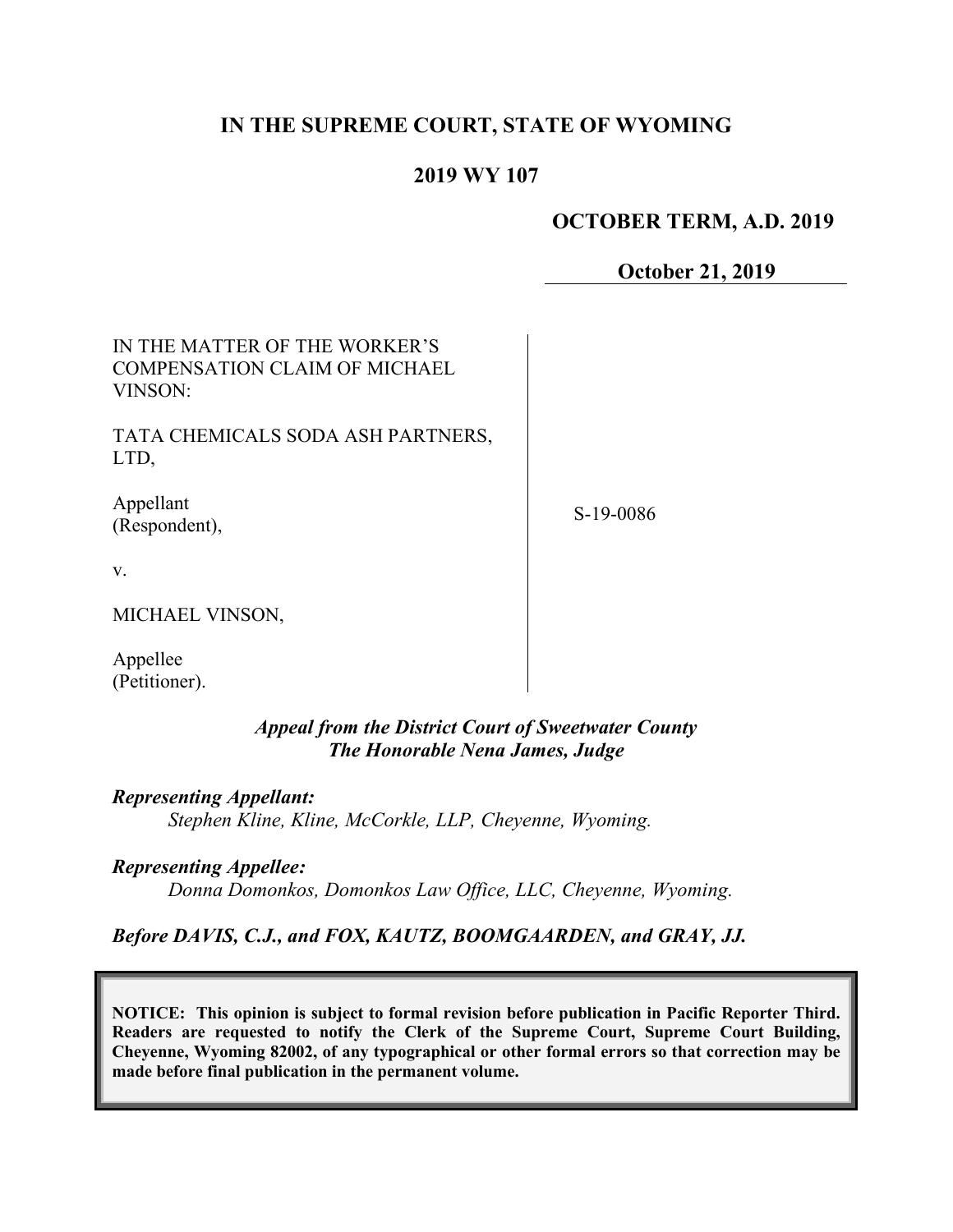### **FOX, Justice.**

[¶1] Michael Vinson injured his hand on his employer's premises and contracted a serious bacterial infection. His employer, Tata Chemicals Soda Ash Partners, Ltd. (Tata), contested whether the infection was a compensable injury under the Wyoming Worker's Compensation Act. The Office of Administrative Hearings (OAH) concluded Mr. Vinson's infection was not compensable. Thirty-five days later, Mr. Vinson filed a petition for review in district court, and the district court reversed the OAH order. Tata appeals, arguing the district court lacked jurisdiction. We remand with instructions to determine whether excusable neglect extended the time to file the petition for review.

### *ISSUE*

[¶2] Did the district court have jurisdiction over Mr. Vinson's petition for review?

### *FACTS*

[¶3] Michael Vinson worked for Tata, a trona mining company, for over 30 years. One Friday, Mr. Vinson scraped his knuckle on a locker as he was getting ready to leave the mine. By Sunday, he was incoherent and his "hand and arm were all swollen up almost to the elbow." Mr. Vinson's family took him to the local hospital where he was quickly life flighted to a hospital in Salt Lake City. The scrape on Mr. Vinson's hand had developed a serious infection called necrotizing fasciitis, more commonly known as flesh-eating bacteria. The infection caused septic shock and acute kidney injury, and required Mr. Vinson to undergo aggressive antibiotic therapy, multiple surgical debridements, and skin grafting.

[¶4] Mr. Vinson applied for worker's compensation benefits, and the Department of Workforce Services, Workers' Compensation Division (Division) deemed his injury compensable. Tata objected, arguing Mr. Vinson's medical condition did not meet the definition of injury in Wyo. Stat. Ann.  $\S$  27-14-102(a)(xi). The Division referred the claim to the OAH for a contested case hearing, and the parties moved for summary judgment. On January 30, 2018, the OAH served an order concluding Mr. Vinson's injuries were not compensable because they were "excluded from coverage by the communicable disease exclusion." Wyo. Stat. Ann. § 27-14-102(a)(xi)(A).

[¶5] On March 6, 2018, Mr. Vinson petitioned the district court for judicial review. Without addressing the timeliness of the petition, the district court reversed the OAH order, concluding that Mr. Vinson's "infection was a compensable consequence of the original work-related scrape injury." Tata timely appealed.

## *STANDARD OF REVIEW*

[¶6] The existence of subject matter jurisdiction is a question of law that "we review *de novo* pursuant to the inherent power, and the duty, to address jurisdictional defects on